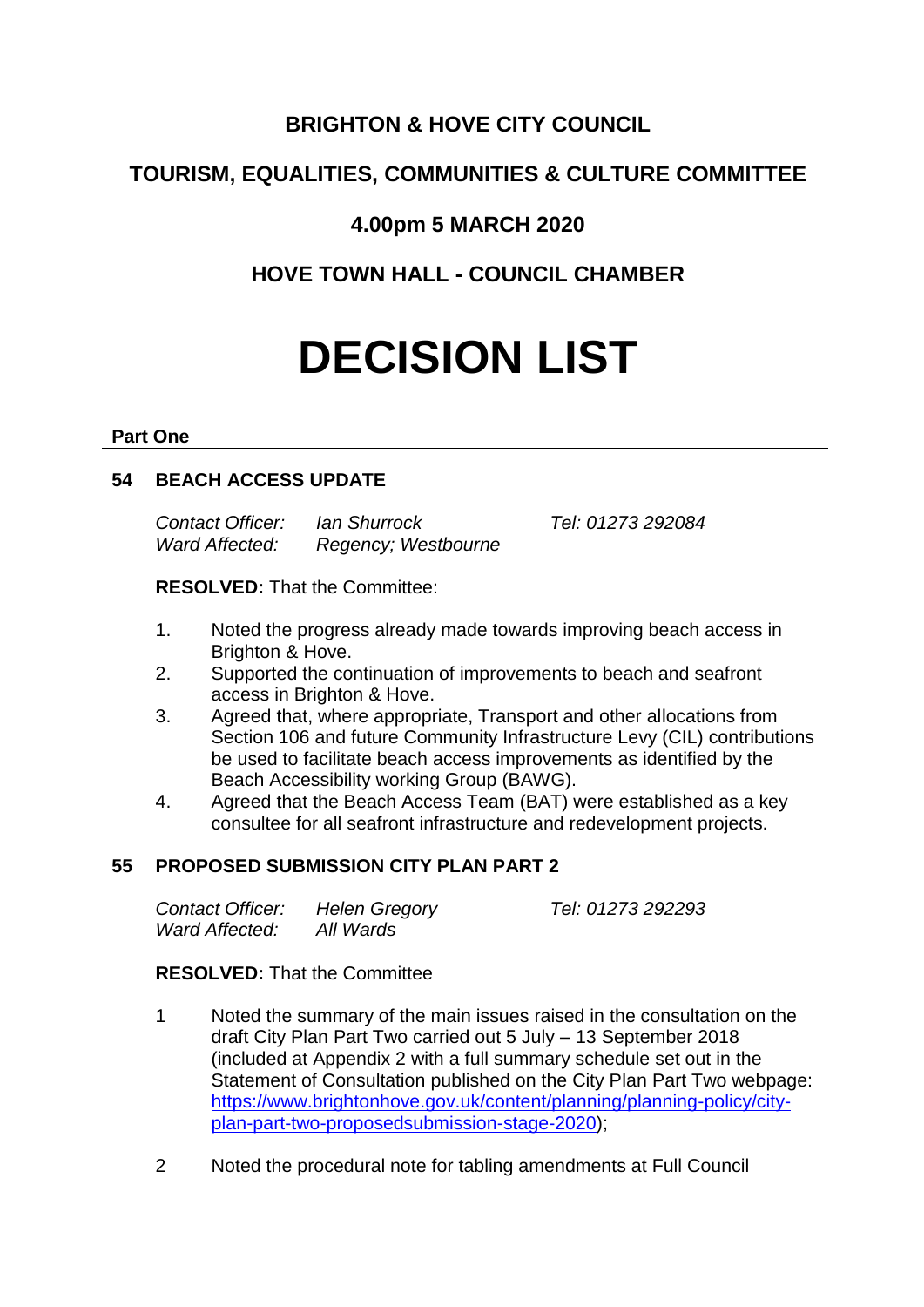(included at Appendix 6) 43.

- 3 Recommended that the Proposed Submission City Plan Part Two (along with the policies map and other proposed submission documents) was referred to Full Council for consideration.
- 4 Approved the following studies as supporting evidence for the City Plan: Student Accommodation Study, SHLAA update, Gypsies and Travellers Needs Assessment Update, Build to Rent Study, an Update to the 2018 Wildlife Study, the Strategic Flood Risk Assessment Level 1 and 2 Screening and the Older Person Housing Needs Assessment 2019.

#### **56 REGULATION OF SHORT TERM HOLIDAY LETS**

| Contact Officer: | Jo Player |
|------------------|-----------|
| Ward Affected:   | All Wards |

*Contact Officer: Jo Player Tel: 01273 292488*

**RESOLVED** that the Committee:

- 1 Noted the content of this report
- 2 Agreed to officers using existing powers to investigate and respond to complaints about short term holiday lets, ensuring a co-ordinated approach to enforcement between services.
- 3. Agreed that the Interim Director Housing Neighbourhoods and Communities (ID) will determine which is the most appropriate department to be the central point of contact (POC) for residents and others to raise concerns about short term holiday lets with, and for that department to be responsible for co-ordinating the efforts described in 2.2 and liaising with the complainants. The council will also publish by way of general communication and on the website the point of contact details for the public to use. The website to be updated no later than 30th April 2020. The ID to update Committee Members once the actions are complete.
- 4. Agreed that the Interim Director of Housing, Neighbourhoods and Communities:
	- a. explore the feasibility of setting up an officer 'task force,' that could jointly share information, resident concerns and help address problems raised by short-term holiday lets. This could, for example comprise of a Planning Officer, an EHL Officer, a Community Safety Officer, a Field Officer, a Highways Officer, a representative from Cityclean, a Private Sector Housing Officer and a Licensing Officer. The feasibility should take into consideration any resource issues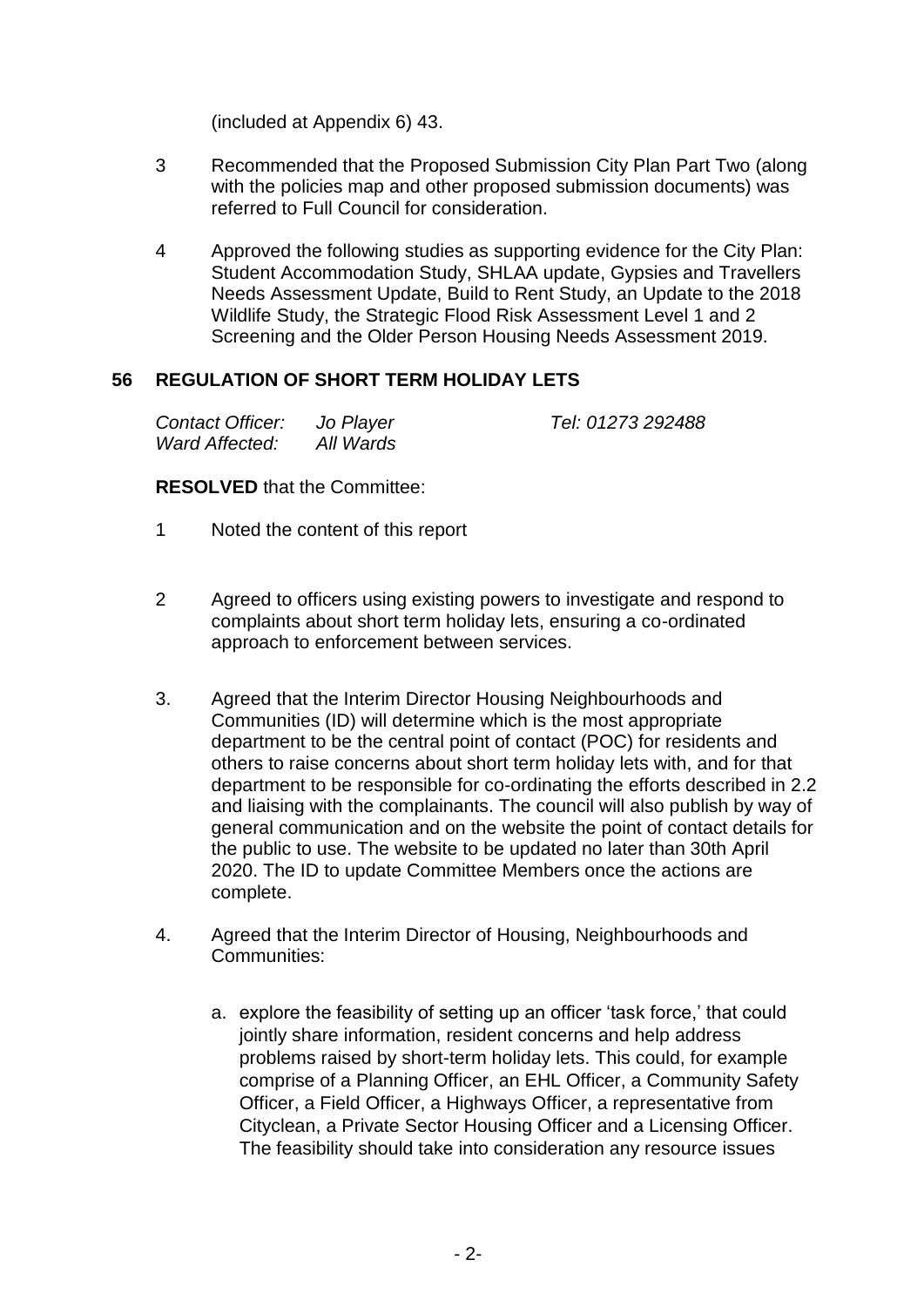among staff teams.

- b. Set up mechanisms to further promote the options available to residents affected by a short-term holiday let or 'party house', such as through:
	- Raising awareness of the role and jurisdiction of the planning enforcement team;
	- Raising awareness of the work and role of the council's noise complaint service (EHL);
	- Any other appropriate measures that will build as rich a picture as possible of the city's short term holiday let/party house lets, particularly in lieu of a registration scheme or any similar powers emerging from government.
- 5. Noted that officers are actioning the requests in the Notice of Motion to lobby central Government for a national registration scheme and for enhanced enforcement powers for officers to deal with issues caused by these types of properties and to write to Air BnB regarding a consultation. Committee asks the Chief Executive to write to the Secretary of State seeking changes or additions to legislations as follows:
	- Nationally prevent tax evasion similar to those applied in Denmark, where owners' tax details and income will automatically be sent to the authorities by AirBnB (and other providers),
	- Nationally introduce a new planning use class for such holiday lets or measures for such properties to apply for a change of use class from C3 to another appropriate use class (e.g. C1): in order to convert a property from a residential unit into a short-term letting place.
	- Introduce measures that permit local authorities to monitor and restrict the maximum number of short-term holiday lets or 'party houses,' permitted in one street; similar to the recently approved BHCC Art. 4 Direction for HMOs with a maximum % threshold.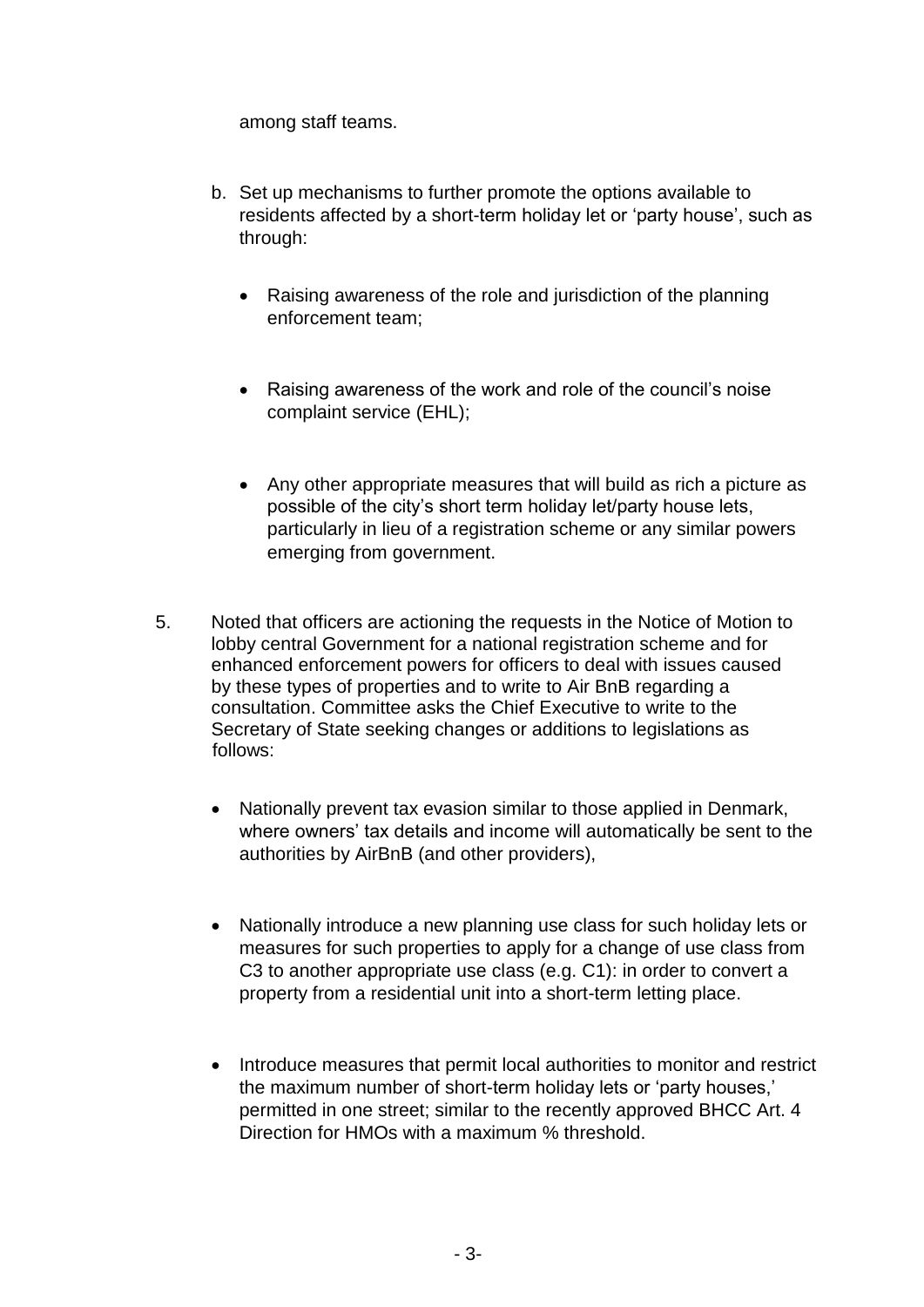- Detail the feasibility of any short-term holiday let regulations or measures that can help local authorities to reflect the pressure on neighbourhoods and local housing need, such as a minimum, or maximum length of stay in areas of high density 'short term holiday lets,' and in high housing need;
- Introduce a requirement that operators in the market share data on the location of properties with the local authority;
- Introduce mechanisms for supporting local authorities to address issues of use/duration/frequency of short-term holiday lets where such measures can have a beneficial effect on local housing need and on communities.

### **57 SWIFT BOXES IN NEW DEVELOPMENT**

| Contact Officer: | Paul Vidler | Tel: 01273 291292 |
|------------------|-------------|-------------------|
| Ward Affected:   | All Wards   |                   |

#### **RESOLVED:** That the Committee

- 1 Noted the introduction of a model planning condition and informative requiring the provision of bee bricks which have been attached to all planning permissions for new build developments from 1st November 2019.
- 2 Agreed to the introduction from 1st April 2020 of a model planning condition and informative (Appendix 1) requiring the provision of swift boxes (including swiftbricks) in planning permission granted for new development and an informal advice note, as set out in paragraphs 3.6 to 3.8 of the report (Appendix 2) and grants delegated authority to the Executive Director Economy, Environment & Culture to make minor amendments to the note having consulted the members of the three Groups who sit on this committee in advance of implementation.

### **58 REVIEW OF PLANNING SERVICE FEES & CHARGES 2020/21**

| Contact Officer: | Simon Barrett | Tel: 01273 290000 |
|------------------|---------------|-------------------|
| Ward Affected:   | All Wards     |                   |

## **RESOLVED:** That the Committee

- 1 Granted delegated authority to the Executive Director Economy Environment & Culture to agree the final lump sum fee rates for the proposed new charging structure for PPAs in Appendix 1
- 2 Re-confirmed delegated authority to the Executive Director